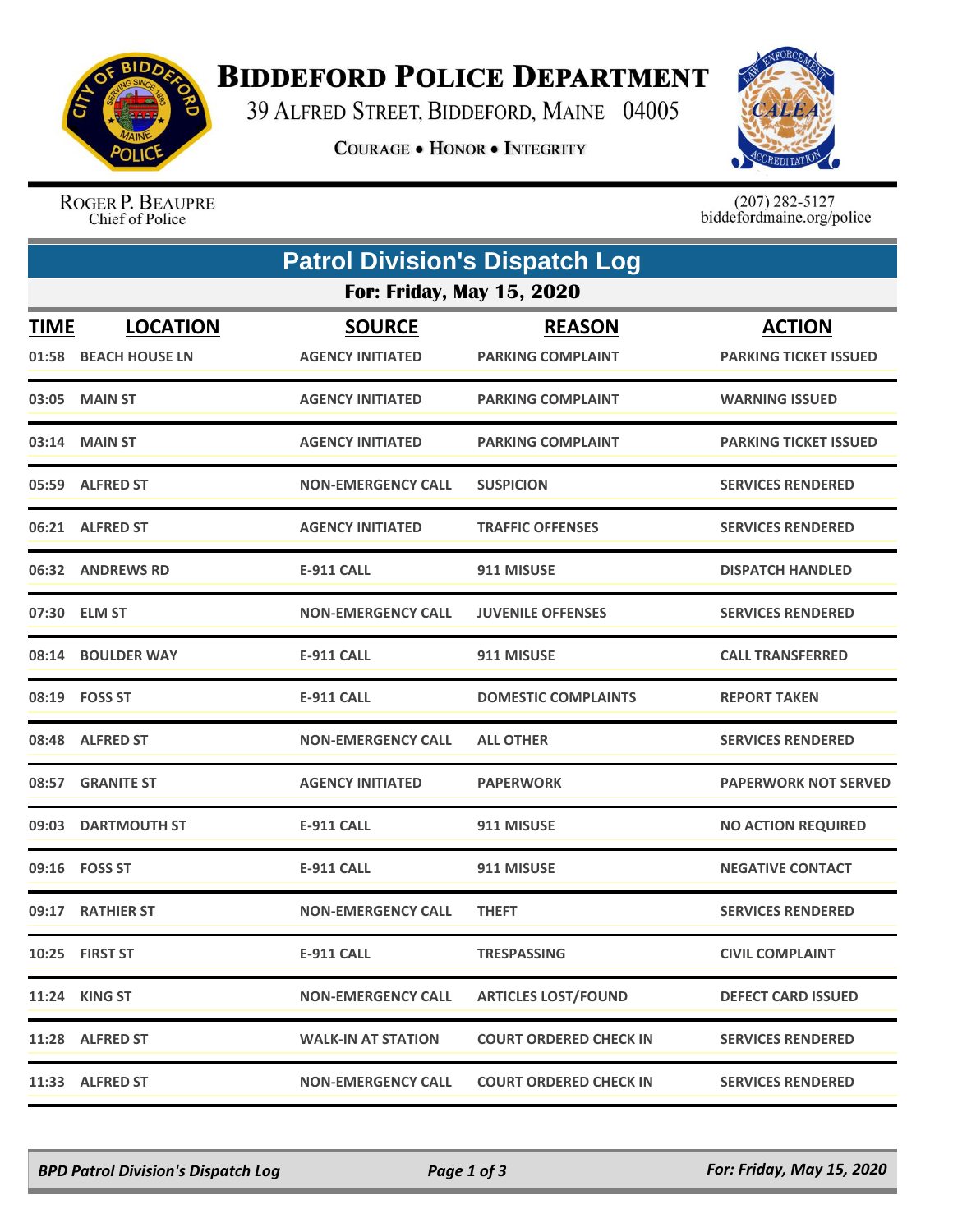| <b>TIME</b> | <b>LOCATION</b>                                                                                        | <b>SOURCE</b>             | <b>REASON</b>                                         | <b>ACTION</b>             |  |  |
|-------------|--------------------------------------------------------------------------------------------------------|---------------------------|-------------------------------------------------------|---------------------------|--|--|
|             | 12:05 MAIN ST                                                                                          | <b>NON-EMERGENCY CALL</b> | <b>THEFT</b>                                          | <b>REPORT TAKEN</b>       |  |  |
|             | 12:55 ALFRED ST                                                                                        | <b>WALK-IN AT STATION</b> | <b>DRUG</b>                                           | <b>SERVICES RENDERED</b>  |  |  |
|             | 13:07 SOUTH ST + BRIARWOOD DR                                                                          | <b>NON-EMERGENCY CALL</b> | <b>SUSPICION</b>                                      | <b>SERVICES RENDERED</b>  |  |  |
|             | 13:09 SUMMER ST                                                                                        | <b>WALK-IN AT STATION</b> | <b>ANIMAL COMPLAINT</b>                               | <b>SERVICES RENDERED</b>  |  |  |
|             | 13:28 JEFFERSON ST                                                                                     | <b>NON-EMERGENCY CALL</b> | <b>ARTICLES LOST/FOUND</b>                            | <b>DISPATCH HANDLED</b>   |  |  |
|             | 13:30 HILL ST                                                                                          | <b>NON-EMERGENCY CALL</b> | <b>ARTICLES LOST/FOUND</b>                            | <b>REPORT TAKEN</b>       |  |  |
|             | 13:45 ELM ST                                                                                           | <b>NON-EMERGENCY CALL</b> | <b>JUVENILE OFFENSES</b>                              | <b>GONE ON ARRIVAL</b>    |  |  |
|             | 13:45 ADAMS ST                                                                                         | <b>NON-EMERGENCY CALL</b> | <b>DRUG</b>                                           | <b>SERVICES RENDERED</b>  |  |  |
|             | 14:22 BIRCH ST + FOSS ST                                                                               | <b>NON-EMERGENCY CALL</b> | <b>DISTURBANCE / NOISE</b>                            | <b>GONE ON ARRIVAL</b>    |  |  |
|             | 15:24 ALFRED ST                                                                                        | <b>AGENCY INITIATED</b>   | <b>PROTECTION FROM ABUSE SERVICE NEGATIVE CONTACT</b> |                           |  |  |
|             | 15:42 RATHIER ST                                                                                       | <b>NON-EMERGENCY CALL</b> | <b>ESCORTS / RELAYS</b>                               | <b>SERVICES RENDERED</b>  |  |  |
|             | 15:51 ALFRED ST                                                                                        | <b>NON-EMERGENCY CALL</b> | 911 MISUSE                                            | <b>NO ACTION REQUIRED</b> |  |  |
|             | 16:12 WEST ST                                                                                          | <b>NON-EMERGENCY CALL</b> | <b>TRESPASSING</b>                                    | <b>UNFOUNDED</b>          |  |  |
| 16:29       | <b>BEACON AVE</b>                                                                                      | <b>AGENCY INITIATED</b>   | <b>VARDA CHECK</b>                                    | <b>SERVICES RENDERED</b>  |  |  |
|             | 16:54 JEFFERSON ST                                                                                     | <b>E-911 CALL</b>         | 911 MISUSE                                            | <b>UNFOUNDED</b>          |  |  |
|             | 17:03 BRACKETT ST                                                                                      | <b>AGENCY INITIATED</b>   | <b>WARRANT ARREST</b>                                 | <b>ARREST(S) MADE</b>     |  |  |
|             | OFFENDER: SHANE FRANCIS MCKINNON  AGE: 32  RESIDENT OF: BIDDEFORD, ME<br><b>CHARGE: WARRANT ARREST</b> |                           |                                                       |                           |  |  |
|             | 17:45 BIRCHWOOD LN                                                                                     | <b>E-911 CALL</b>         | 911 MISUSE                                            | <b>SERVICES RENDERED</b>  |  |  |
|             | 18:12 HARVARD ST                                                                                       | <b>NON-EMERGENCY CALL</b> | <b>MISSING PERSON</b>                                 | <b>SERVICES RENDERED</b>  |  |  |
|             | 18:36 ELM ST                                                                                           | <b>NON-EMERGENCY CALL</b> | <b>CRIMINAL MISCHIEF</b>                              | <b>SERVICES RENDERED</b>  |  |  |
|             | 19:05 ADAMS ST                                                                                         | <b>AGENCY INITIATED</b>   | <b>ALL OTHER</b>                                      | <b>SERVICES RENDERED</b>  |  |  |
|             | 19:09 ELM ST                                                                                           | <b>OTHER</b>              | <b>ALL OTHER</b>                                      | <b>NO ACTION REQUIRED</b> |  |  |
|             | 19:11 ELM ST                                                                                           | <b>NON-EMERGENCY CALL</b> | <b>TRAINING DISPATCH</b>                              | <b>NO ACTION REQUIRED</b> |  |  |
|             | 20:07 ALFRED ST                                                                                        | <b>E-911 CALL</b>         | <b>ASSAULT</b>                                        | <b>REPORT TAKEN</b>       |  |  |
|             | 20:26 MARBLEHEAD LN                                                                                    | <b>NON-EMERGENCY CALL</b> | <b>SUSPICION</b>                                      | <b>SERVICES RENDERED</b>  |  |  |

*BPD Patrol Division's Dispatch Log Page 2 of 3 For: Friday, May 15, 2020*